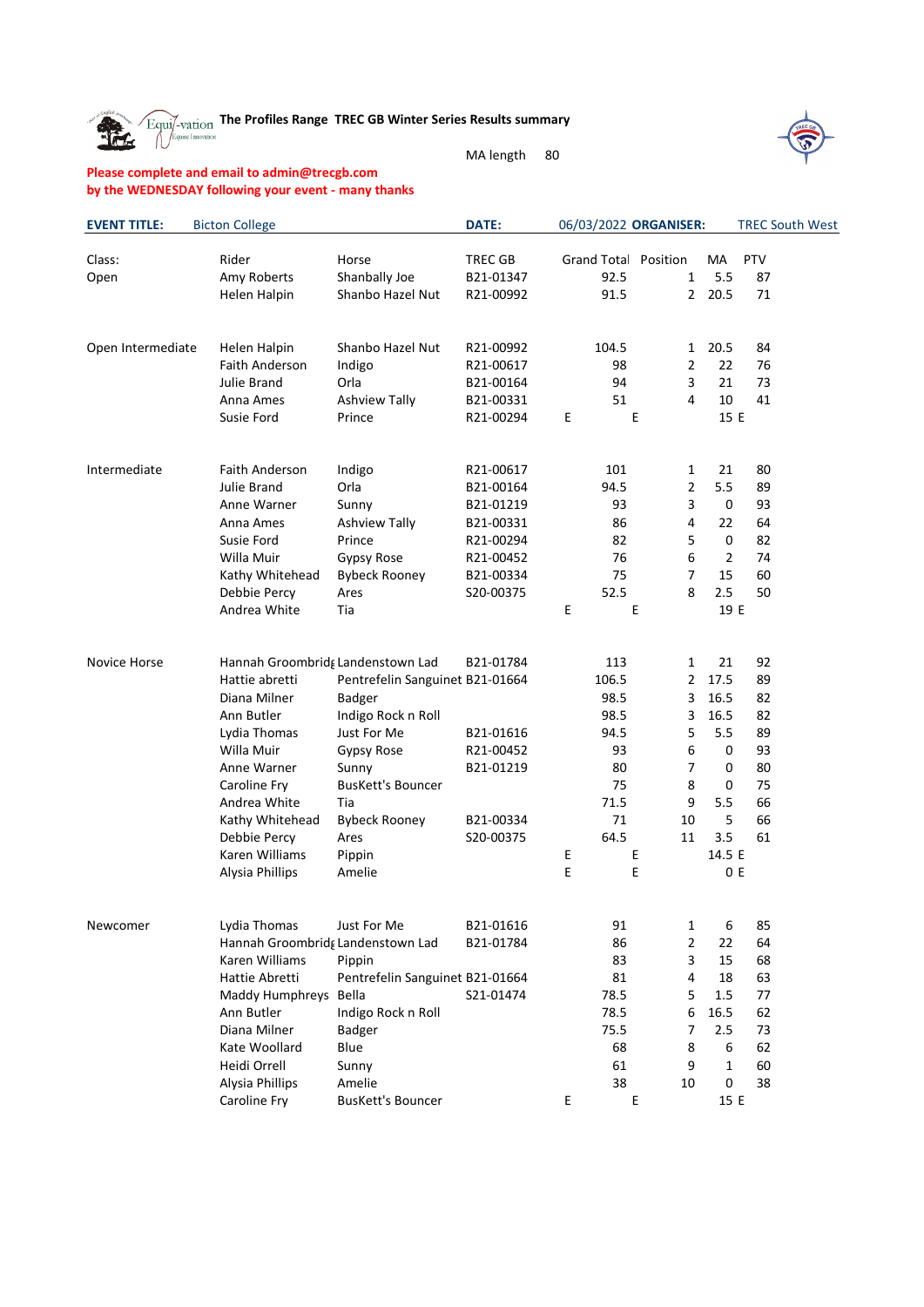

|              |                              |                               |                 |                 | SiDE PASS | $O_{\boldsymbol{\ell}}$ |          | n CKKY<br>Nec. |                 |    | Deductions for circlings |    |                            |        |               | MA     | <b>GRAN</b>  |  |
|--------------|------------------------------|-------------------------------|-----------------|-----------------|-----------|-------------------------|----------|----------------|-----------------|----|--------------------------|----|----------------------------|--------|---------------|--------|--------------|--|
| <b>RIDER</b> | <b>TREC GB NO important)</b> | BENDING<br><b>HORSE</b> (very | DITCH           | UMP             | CORRIDOR  | REIN BACK               | OUARTERS | CH REIN        | . PUNCH         |    |                          |    | <b>PTV</b><br><b>TOTAL</b> | CANTER | WALK          | TOTA D | <b>TOTAL</b> |  |
| Amy Roberts  | B21-01347                    | Shanbally Joe                 | 10 <sup>1</sup> | 10 <sup>1</sup> | 81        |                         |          | bl             | 10              | 10 | 10                       | O  | 87                         |        | 5.5'          |        | 92.5         |  |
| Helen Halpin | R21-00992                    | Shanbo Hazel Nut              | 10 <sup>1</sup> | ΩI              |           |                         |          |                | 10 <sub>l</sub> | 10 | 10                       | 10 | 71                         | 15     | $5.5^{\circ}$ | 20.5   | 91.5         |  |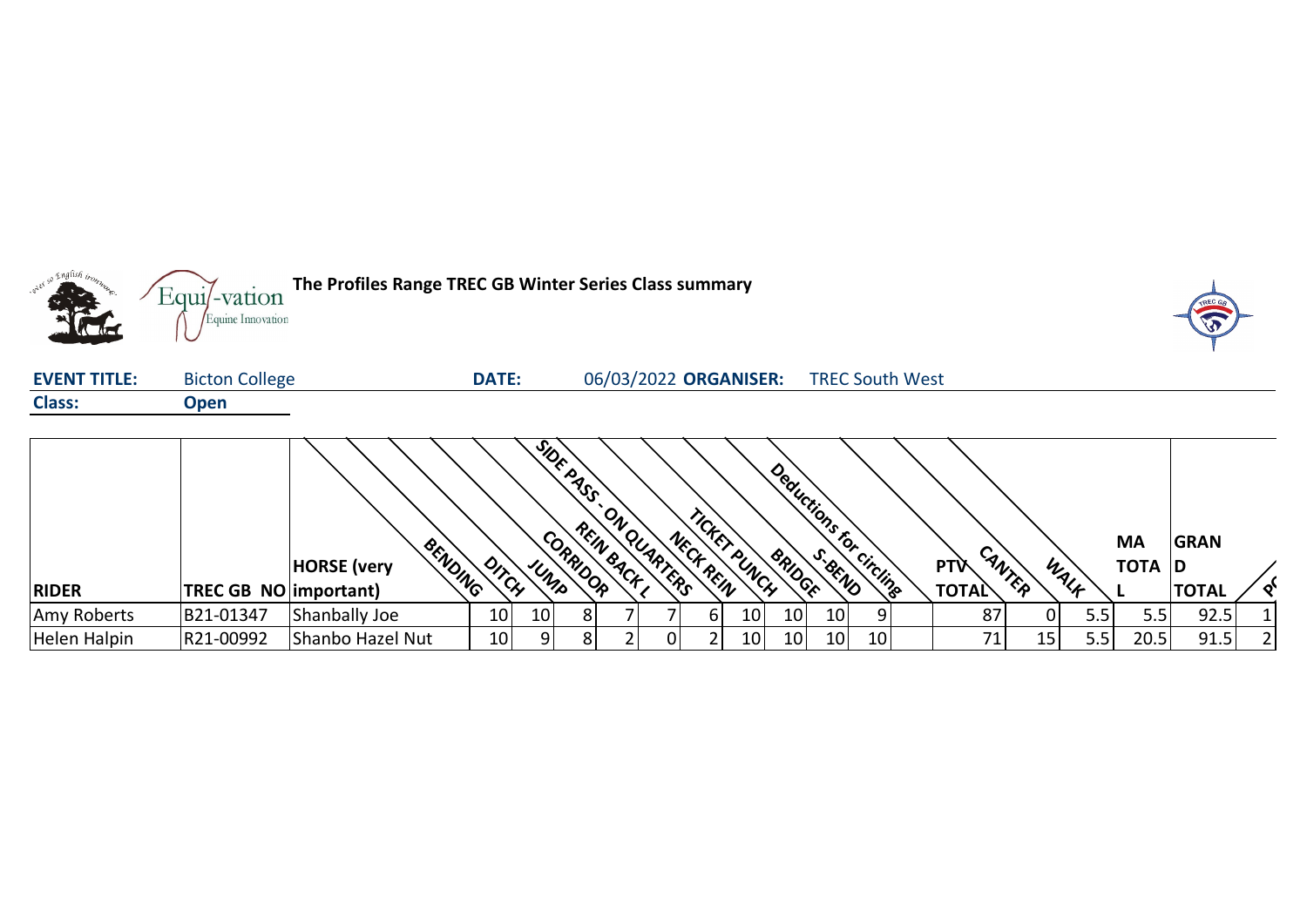

| <b>EVENT TITLE:</b> | <b>Bicton College</b>    |                                                                    | <b>DATE:</b> |            |                 |        |                 | 06/03/2022 ORGANISER: |     |          |                 | <b>TREC South West</b>  |                            |                 |                 |                     |                             |   |
|---------------------|--------------------------|--------------------------------------------------------------------|--------------|------------|-----------------|--------|-----------------|-----------------------|-----|----------|-----------------|-------------------------|----------------------------|-----------------|-----------------|---------------------|-----------------------------|---|
| <b>Class:</b>       | <b>Open Intermediate</b> |                                                                    |              |            |                 |        |                 |                       |     |          |                 |                         |                            |                 |                 |                     |                             |   |
| <b>RIDER</b>        | TREC GB NO   important)  | <b>SIDE ASS</b><br>ONFOREHAND<br>REIN BACK I<br><b>HORSE</b> (very |              | IMMOBILITY | S. BEND         | BRIDGE | TICKET PUNCH    | NECK REIN             | UMP | CORRIDOR |                 | Deductions for circuits | <b>PTV</b><br><b>TOTAL</b> | CANTER          | WALK            | <b>MA</b><br>TOTA D | <b>GRAN</b><br><b>TOTAL</b> |   |
| Helen Halpin        | R21-00992                | Shanbo Hazel Nut                                                   |              |            |                 | 10     |                 |                       | 7   | 10       | 10 <sup>1</sup> |                         |                            | 15              | 5.5             | 20.5                | 104.5                       |   |
|                     |                          |                                                                    |              | 0          | 10 <sup>1</sup> |        | 10              | 10                    |     |          |                 | 10                      | 84                         |                 |                 |                     |                             |   |
| Faith Anderson      | R21-00617                | Indigo                                                             |              | 0          | 10 <sub>1</sub> |        | 10 <sub>l</sub> |                       | 9   | 10       | 10              | 10                      | 76                         | 15 <sub>1</sub> |                 | 22                  | 98                          |   |
| Julie Brand         | B21-00164                | Orla                                                               |              |            | 10 <sup>1</sup> |        | 10 <sup>1</sup> | 10                    |     | 4        | 10              | 4                       | 731                        | 15 <sub>1</sub> | 61              | 21                  | 94                          |   |
| Anna Ames           | B21-00331                | <b>Ashview Tally</b>                                               |              | 0          |                 |        | 10              |                       | 9   | 9.       | 10              |                         | 41                         | $\overline{0}$  | 10 <sup>1</sup> | 10 <sup>1</sup>     | 51                          |   |
| Susie Ford          | R21-00294                | Prince                                                             | 4            | 0          | 10 <sup>1</sup> | 9      | 10 <sub>l</sub> | 10                    | 9   | 10       | 10 <sup>1</sup> | 10 <sup>1</sup>         | E                          | 15              | 01              | 15 E                |                             | E |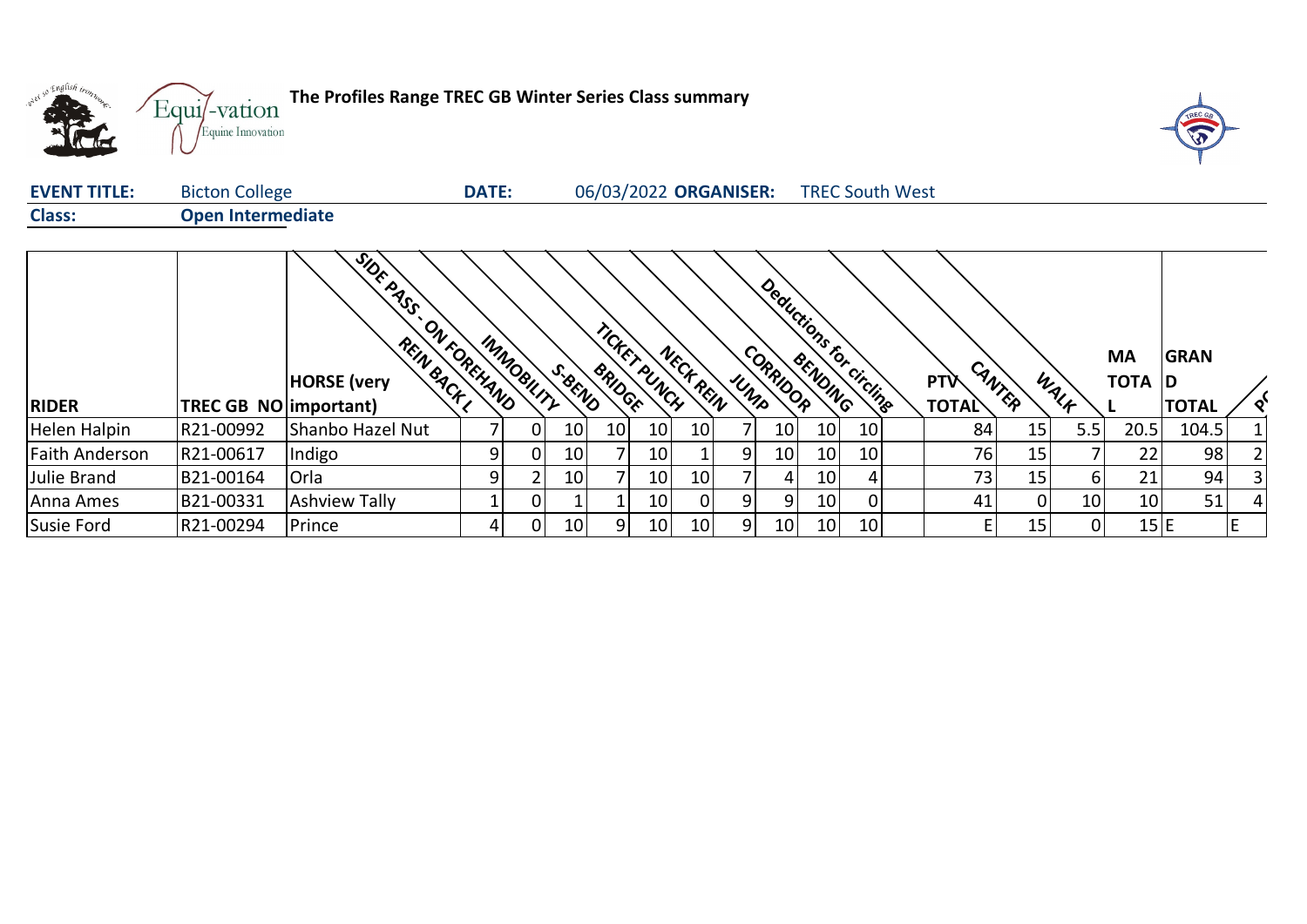



| <b>EVENT TITLE:</b> | <b>Bicton College</b> | DATE: | 06/03/2022 ORGANISER: | <b>TREC South West</b> |
|---------------------|-----------------------|-------|-----------------------|------------------------|
| <b>Class:</b>       | Intermediate          |       |                       |                        |

|                       |                              |                               |       |      |                 |            |                |            | TICKET PUNCH    |                |                 | Deductions for circlings |              |                 |              | <b>MA</b>       | <b>GRAN</b>  |   |
|-----------------------|------------------------------|-------------------------------|-------|------|-----------------|------------|----------------|------------|-----------------|----------------|-----------------|--------------------------|--------------|-----------------|--------------|-----------------|--------------|---|
|                       |                              | BENDING<br><b>HORSE</b> (very | DITCH | UMPS | CORRIDOR        | REIN BACKL | S.BEND         | IMMOBILITY |                 |                |                 |                          | <b>PTV</b>   | CANTER          | WALK         | <b>TOTA D</b>   |              |   |
| <b>RIDER</b>          | <b>TREC GB NO important)</b> |                               |       |      |                 |            |                |            |                 |                |                 |                          | <b>TOTAL</b> |                 |              |                 | <b>TOTAL</b> |   |
| <b>Faith Anderson</b> | R21-00617                    | Indigo                        | 10    | 0    | 10 <sup>1</sup> | 10         | 2              | 9          | 10              | 9              | 10 <sup>1</sup> | 10                       | 80           | 15 <sub>1</sub> | 61           | 21              | 101          |   |
| Julie Brand           | B21-00164                    | Orla                          |       | 9    | 10              |            | 10             | 6          | 10              | 10             | 10 <sup>1</sup> | 10                       | 89           | $\Omega$        | 5.5          | 5.5             | 94.5         |   |
| Anne Warner           | B21-01219                    | Sunny                         |       | 10   | 9.              | 10         | 10             | 10         | 10              | 10             | 10 <sup>1</sup> |                          | 93           | $\Omega$        | 01           |                 | 93           |   |
| Anna Ames             | B21-00331                    | <b>Ashview Tally</b>          |       | 10   | 9               | 10         | $\overline{0}$ |            | 4               | 0              | 10 <sup>1</sup> |                          | 64           | 10.5            | 11.5         | 22              | 86           |   |
| Susie Ford            | R21-00294                    | Prince                        |       | 9    | 8               | 10         | 9              | 10         | 10              | $\overline{0}$ | 9               | 10 <sub>1</sub>          | 82           | $\Omega$        | 01           |                 | 82           |   |
| Willa Muir            | R21-00452                    | Gypsy Rose                    |       | 10   | 0               |            | 8              | 9          | 10              | 6              | 10 <sup>1</sup> |                          | 74           |                 | 01           |                 | 76           |   |
| Kathy Whitehead       | B21-00334                    | <b>Bybeck Rooney</b>          |       | 0    | 0               |            |                | 9          | 10 <sub>l</sub> | 9              | 10 <sup>1</sup> |                          | 60           | 15              | 01           | 15 <sub>1</sub> | 75           |   |
| Debbie Percy          | S20-00375                    | Ares                          |       | 0    | 5.              | 10         | $\overline{0}$ | 10         | 10 <sup>1</sup> |                | 0               |                          | 50           | 0               | 2.5          | 2.5             | 52.5         | 8 |
| Andrea White          |                              | Tia                           |       | 9    | 0               | 10         | 0              |            | 9E              | 10             | 10 <sup>1</sup> |                          |              | 15              | $\mathbf{4}$ | 19 E            |              | E |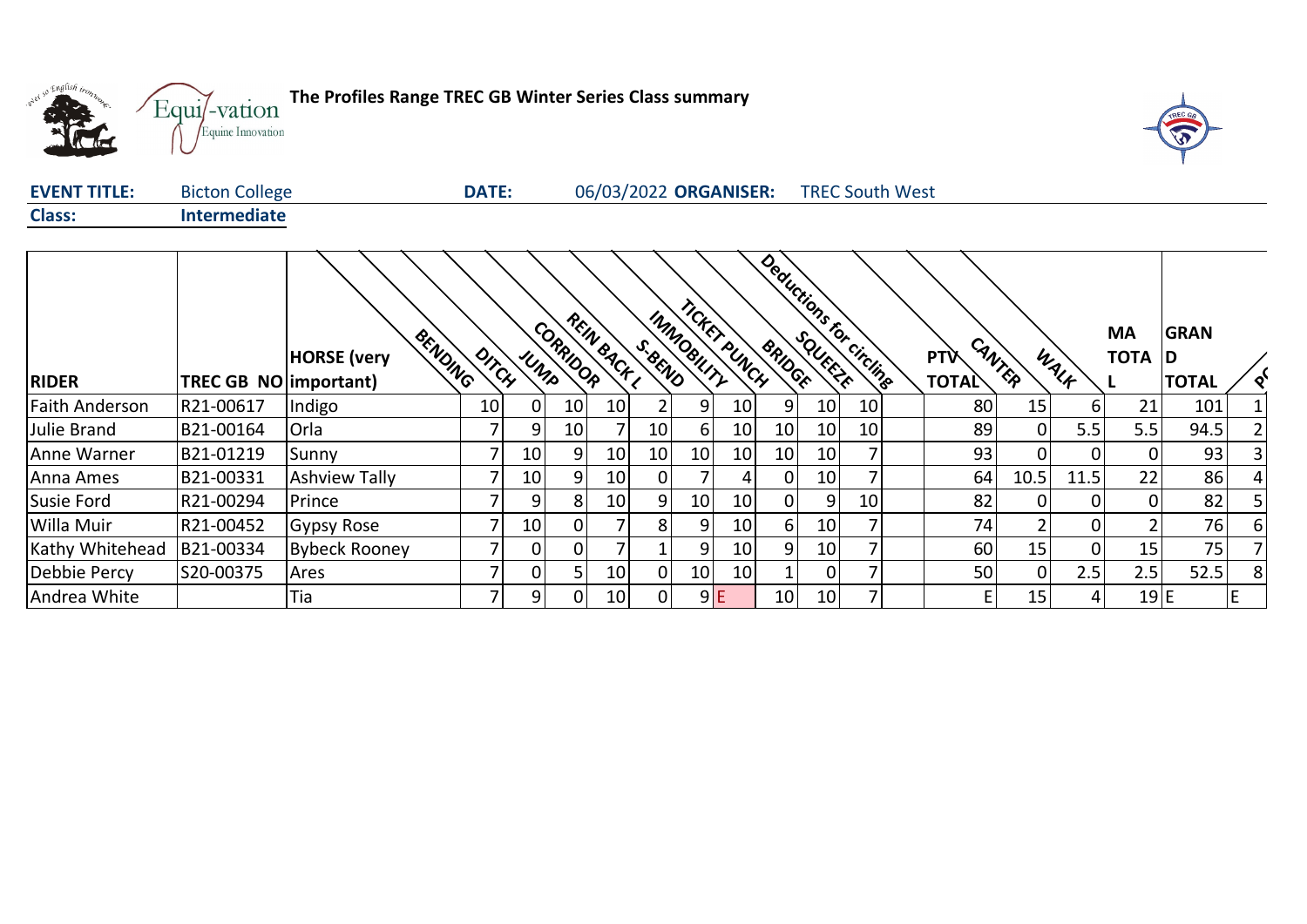

## **The Profiles Range TREC GB Winter Series Class summary**



| <b>EVENT TITLE:</b> | <b>Bicton College</b> | <b>DATE:</b> | 06/03/2022 ORGANISER: | <b>TREC South West</b> |  |
|---------------------|-----------------------|--------------|-----------------------|------------------------|--|
| <b>Class:</b>       | <b>Novice Horse</b>   |              |                       |                        |  |
|                     |                       |              |                       |                        |  |
|                     |                       |              | €<br>$\infty$         |                        |  |

|                              | <b>TREC GB</b> | S. BEND<br><b>HORSE</b> (very | <b>BRIDGE</b> | NECK REIN | BENDING         |                |                 | CORRIDOR | TICKET PUNCH | INMOBILITY      |                 | ductions for circling | <b>PTV</b>   | CANTER |                | <b>MA</b><br><b>TOTA D</b> | <b>GRAN</b>  |    |
|------------------------------|----------------|-------------------------------|---------------|-----------|-----------------|----------------|-----------------|----------|--------------|-----------------|-----------------|-----------------------|--------------|--------|----------------|----------------------------|--------------|----|
| <b>RIDER</b>                 | <b>NO</b>      | important)                    |               |           |                 | DITCH          | UNIS            |          |              |                 |                 |                       | <b>TOTAL</b> |        | WALK           |                            | <b>TOTAL</b> |    |
| Hannah Groombridge B21-01784 |                | Landenstown Lad               | 9             | 10        | 91              |                | 10 <sub>1</sub> | 10       |              | 10              | 10              | 10                    | 92           | 15     | 6              | 21                         | 113          |    |
| Hattie abretti               | B21-01664      | Pentrefelin Sanguinet         | 10            | 10        | 10              | 10             | 8               | 10       | 10           | 10              | 10              |                       | 89           | 15     | 2.5            | 17.5                       | 106.5        |    |
| Diana Milner                 |                | <b>Badger</b>                 |               | 10        | 10 <sup>1</sup> |                |                 | 9        | 10           | 10              | 10              | 9                     | 82           | 15     | 1.5            | 16.5                       | 98.5         |    |
| Ann Butler                   |                | Indigo Rock n Roll            |               | 10        | 9               |                | 10              | 8        | 10           | 10              | 10              | 4                     | 82           | 15     | 1.5            | 16.5                       | 98.5         |    |
| Lydia Thomas                 | B21-01616      | Just For Me                   |               | 10        | 10              |                | 10 <sub>l</sub> | 10       | 10           | 10              | 10              | 8                     | 89           | 0.5    |                | 5.5                        | 94.5         |    |
| Willa Muir                   | R21-00452      | <b>Gypsy Rose</b>             | 10            | 10        | 10              |                | 10              | 9        |              | 10 <sub>1</sub> | 10              | 10 <sub>1</sub>       | 93           | 0      | $\Omega$       |                            | 93           |    |
| Anne Warner                  | B21-01219      | Sunny                         | 9             | 9         | 10              |                | 81              | 10       |              | 10              | 10              | 0                     | 80           | 0      | 0              |                            | 80           |    |
| Caroline Fry                 |                | <b>BusKett's Bouncer</b>      | 10            | 10        | 9               |                | 81              | 10       | 10           |                 | 10              | 0                     | 75           | 0      | $\mathbf 0$    |                            | 75           |    |
| Andrea White                 |                | Tia                           |               | 9         | 9               |                | 9               |          | 4            | 10              | 10              | 4.                    | 66           | 0      | 5.5            | 5.5                        | 71.5         |    |
| Kathy Whitehead              | B21-00334      | <b>Bybeck Rooney</b>          | 10            | 10        | 10              |                | 01              |          | $\Omega$     | 10              | 10              | 9                     | 66           | 5      | 0              |                            | 71           | 10 |
| Debbie Percy                 | S20-00375      | Ares                          | 10            | 0         | 10              | $\overline{7}$ | ΟI              | 10       | 10           | 0               | 10              | 4                     | 61           | 0      | 3.5            | 3.5                        | 64.5         | 11 |
| Karen Williams               |                | Pippin                        | 8             | 10        | ΩI              |                |                 | 10       | 10E          |                 | 10 <sup>1</sup> |                       |              | 14     | 0.5            | $14.5$ E                   |              |    |
| <b>Alysia Phillips</b>       |                | Amelie                        | 10            | 0         | 8 <sup>1</sup>  |                |                 |          | 10E          |                 | 10 <sub>1</sub> | 10                    |              | 0      | $\overline{0}$ |                            | 0 E          | E  |